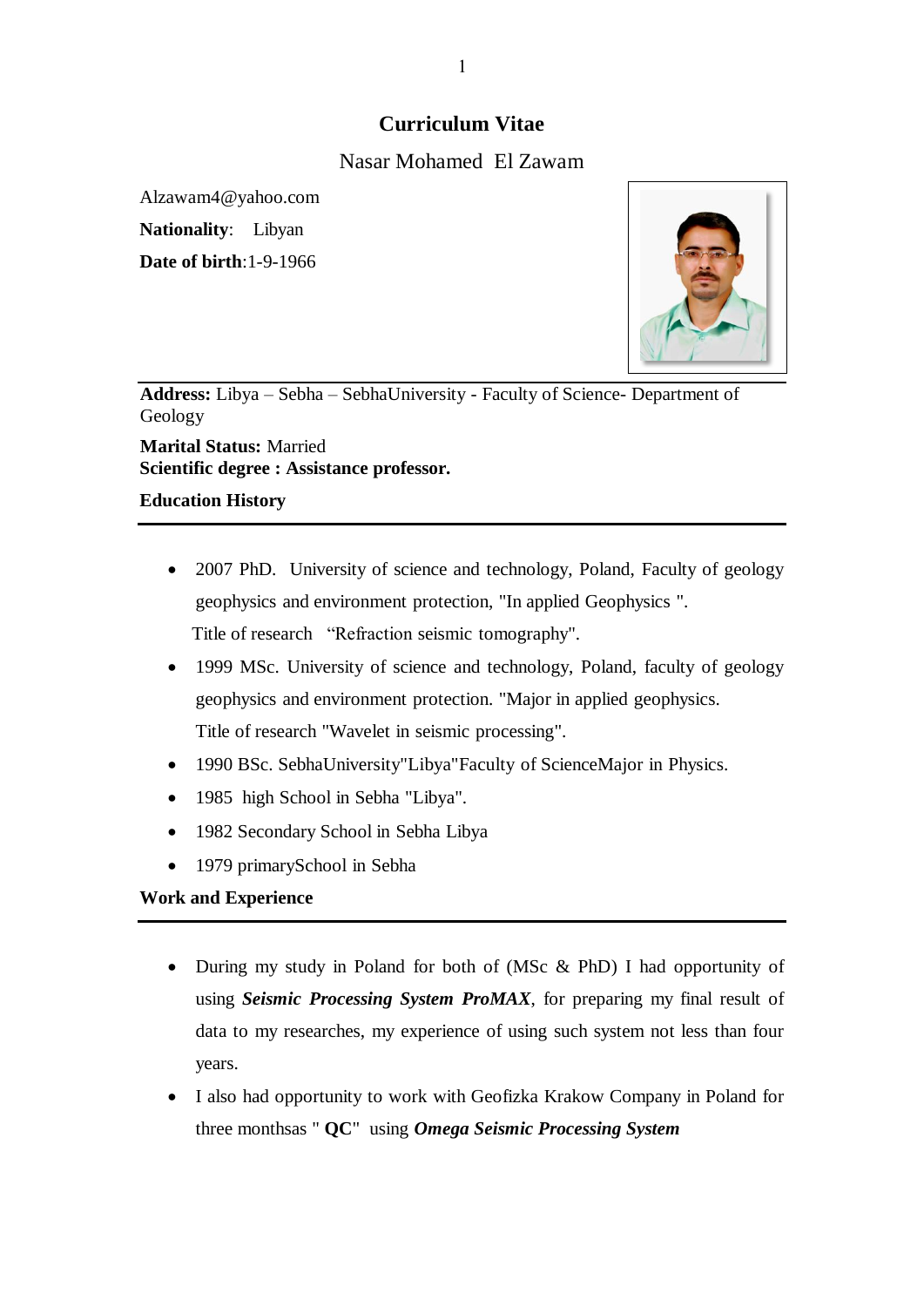## **Languages and computer Skills**

Arabic Native language English Very Good 1994/ 1995 English Course in Canada PolishPoland " good in conversation" 2004 Course in polish language " four months"

Surfer program:of using 2D & 3D "geological surfaces" Grapher program: of plotting diagrams of 1D & 2D Microsoft packages: word, Excel, as well as power point Internet Explorer

## \* MSc and PhD in English language

#### **Teaching Courses**

## **First at Sebha University**

|                  | <b>Title of Courses</b>                       | <b>Faculty of Science</b> | Year              |
|------------------|-----------------------------------------------|---------------------------|-------------------|
|                  | <b>Introduction to Physics for Geologists</b> | Sebha Uni                 | 1st               |
| 2                | <b>Geometrical Optics</b>                     | Sebha Uni                 | 2 <sub>nd</sub>   |
| $\boldsymbol{3}$ | Introduction to Geophysical prospecting       | Sebha Uni.                | 3 <sup>th</sup> . |
|                  | <b>Physics of the Earth</b>                   | Sebha Uni.                | $4th$ .           |
| 5                | <b>Geology II</b>                             | Sebha Uni.                | 2 <sub>nd</sub>   |
| 6                | <b>General Geology</b>                        |                           | 1st.              |

## **Second Higher Institutes in Sebha**

| <b>Title of Courses</b>   | <b>Higher Institutes of</b><br><b>Technology</b> | Year |
|---------------------------|--------------------------------------------------|------|
| <b>Geometrical Optics</b> | <b>Higher Institutes</b>                         | 2nd  |

## **Third at Alzetona & Beniwaled Univesities.**

|   | <b>Title of Courses</b>                 | <b>Faculty of Petroleum Eng.</b> | Year |
|---|-----------------------------------------|----------------------------------|------|
|   | <b>General Geology</b>                  | Alzetona Uni.                    | 1st  |
| n | Introduction to Geophysical prospecting | Alzetona Uni.                    | 2nd  |
|   |                                         |                                  |      |